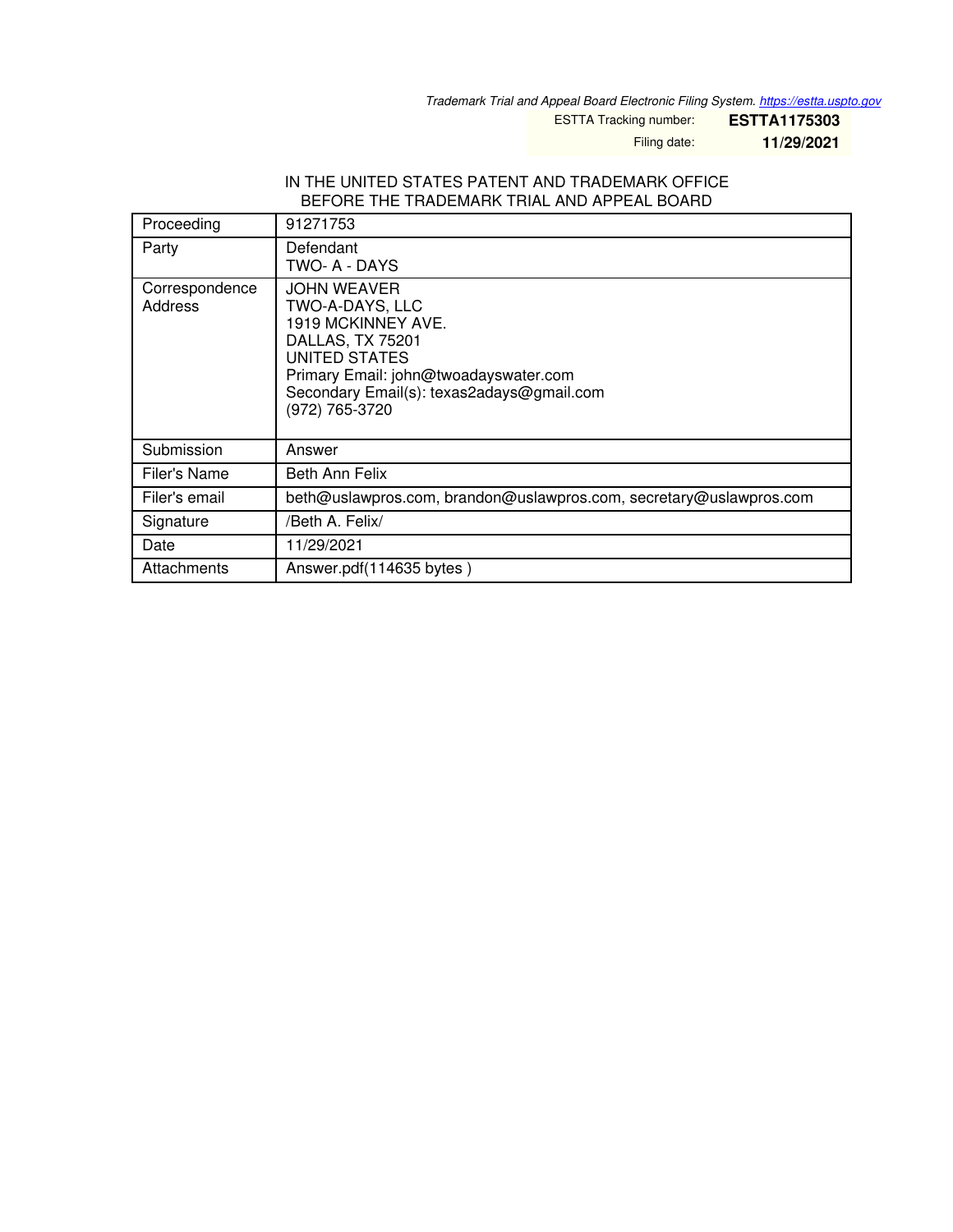## **IN THE UNITED STATES PATNET AND TRADEMARK OFFICE BEFORE THE TRADEMARK TRIAL AND APPAL BOARD**

| <b>Bayer HealthCare LLC</b> | § |                         |
|-----------------------------|---|-------------------------|
| Opposer,                    | § |                         |
|                             | § |                         |
| VS.                         | § | Opposition No. 91271753 |
|                             | § |                         |
| Two A Days LLC              | § |                         |
| Applicant                   | § |                         |
|                             | § |                         |

#### **ANSWER TO PLAINTIFF'S COMPLAINT**

Applicant, Two-A-Days LLC, ("Applicant"), through counsel, answers the Opposition of Bayer HealthCare LLC. ("Opposer") as set forth below.

1. Applicant admits that Opposer has engaged in advertising and sales of vitamins. Applicant lacks knowledge sufficient to form a belief as to the remaining allegations of Paragraph 1, specifically with regard to "many years" and specifically with regard to nutritional and probiotic supplements, and therefore denies the remaining allegations of Paragraph 1.

2. Applicant admits that Opposer has used the trademark ONE A DAY in commerce in connection with advertising, promotion and sale of vitamins throughout the United States. Applicant lacks knowledge sufficient to forma belief as to the remaining allegations of Paragraph 2, specifically with regard to "long prior to the claimed first use date" and the promotion and sale of nutritional supplements and probiotic supplements, and therefore denies the remaining allegations of Paragraph 2.

3. Applicant admits the allegations of Paragraph 3.

4. Applicant admits that Opposer owns at some goodwill symbolized by its ONE A DAY trademark. Applicant lacks sufficient knowledge as to the remaining allegations of Paragraph 4, specifically with regard to whether the goodwill is valuable, and with regard to the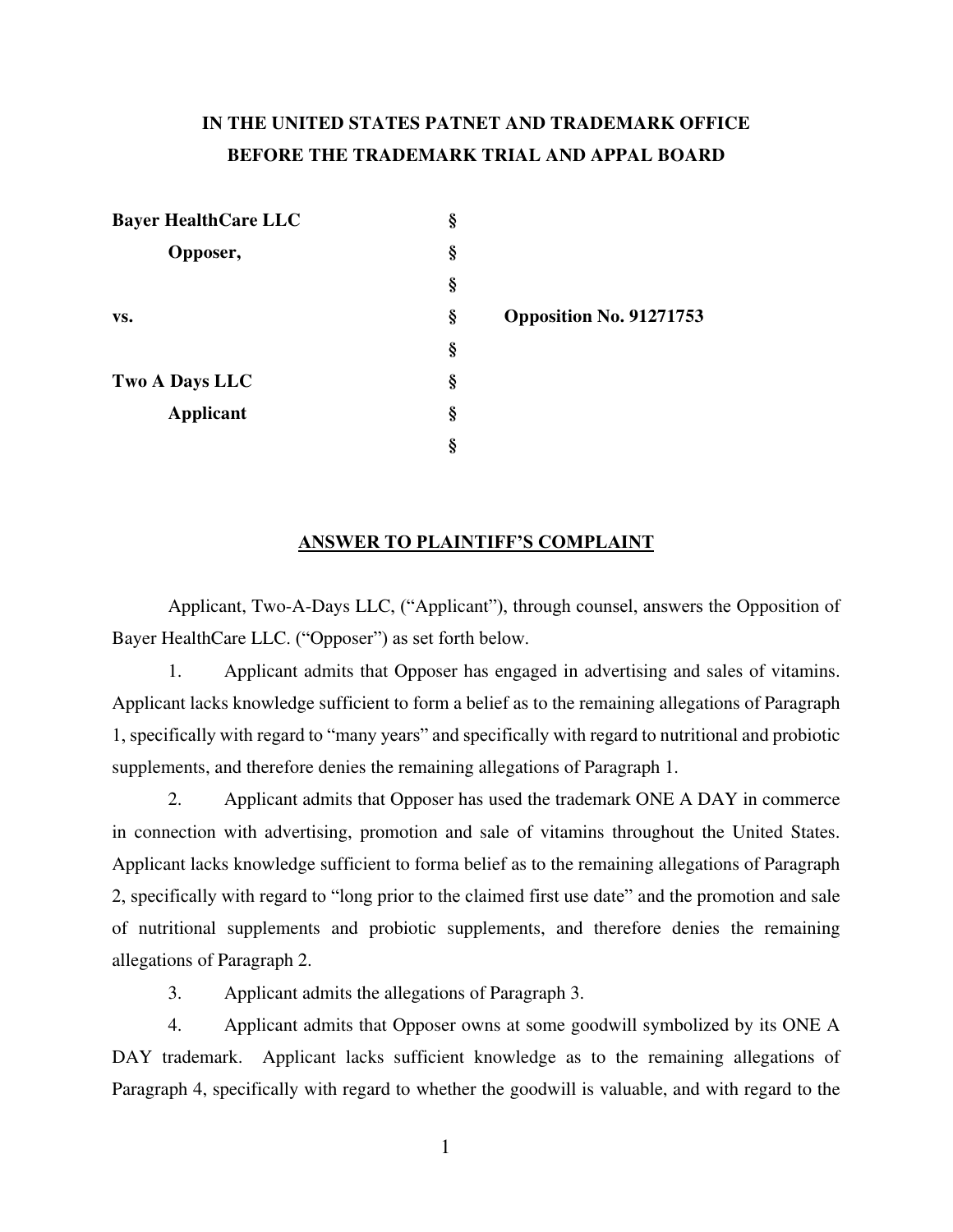"extensive sales, advertising, and promotion", and therefore denies the remaining allegations of Paragraph 4.

5. Applicants lacks sufficient knowledge as to the allegations of Paragraph 5, and accordingly denies the allegations of Paragraph 5.

- 6. Applicant admits the allegations of Paragraph 6.
- 7. Applicant admits the allegations of Paragraph 7.
- 8. Applicant denies the allegations of Paragraph 8.
- 9. Applicant denies the allegations of Paragraph 9.
- 10. Applicant admits the allegations of Paragraph 10.

Dated: November 29, 2021

Respectfully submitted,

*/Beth A. Felix/ \_\_\_\_\_\_\_\_\_\_\_\_\_\_\_\_\_\_\_\_\_\_\_\_\_\_\_\_\_*

**Beth Ann Felix** 

Leavitt Eldredge Law Firm Telephone 903-780-9522 beth@uslawpros.com

### **ATTORNEY FOR APPLICANT**